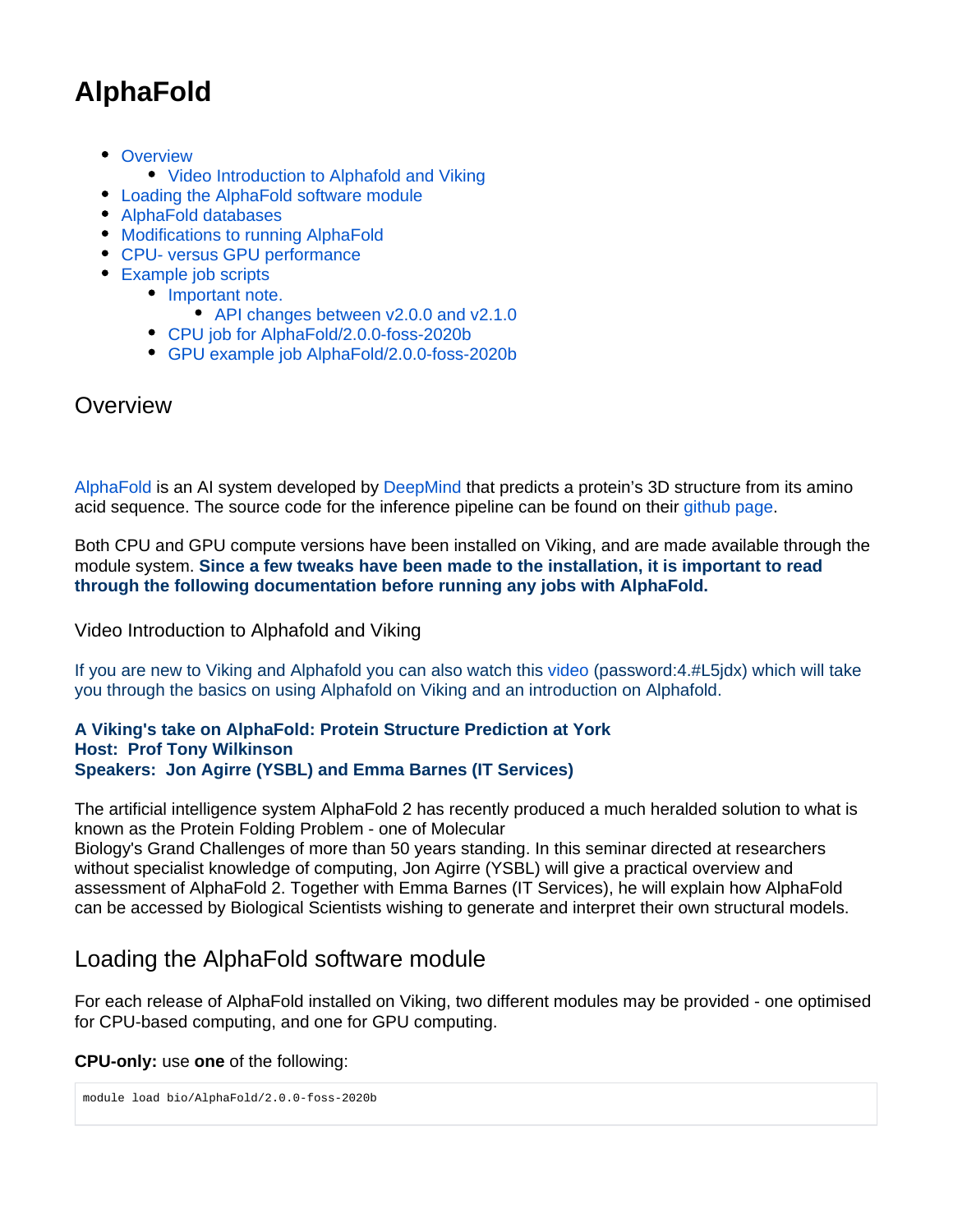#### **GPU:** use **one** of the following:

```
module load bio/AlphaFold/2.0.0-fosscuda-2020b
module load bio/AlphaFold/2.1.1-fosscuda-2020b
```
# <span id="page-1-0"></span>AlphaFold databases

AlphaFold currently requires various genetic databases to be available: UniRef90, MGnify, BFD, Uniclust30, PDB70, PDB.

To avoid needless duplication of large databases across the cluster, these have been made available in a central directory:

/mnt/bb/striped/alphafold\_db/20210908

The name of the subdirectory (20210908) here indicates the date when the databases were downloaded. The files are hosted on the burst buffer ( `/mnt/bb`) - a shared filesystem powered by fast SSDs which is recommended for AlphaFold due to the random I/O access patterns (in test jobs, we have observed up to 2x slowdown when using the disk-based lustre filesystem  $\gamma$ mnt/lustre instead of  $\gamma$ /mnt/bb`).

# <span id="page-1-1"></span>Modifications to running AlphaFold

It is important to note that we have made a few enhancements to the installation to facilitate easier usage:

- The location to the AlphaFold data can be specified via the  $\hat{\ }$  salphafold DATA DIR $\hat{\ }$  environme nt variable, so you should define this variable in your AlphaFold job script: `**export ALPHAFOLD\_DATA\_DIR=/mnt/bb/striped/alphafold-db/20210908**`
- $\bullet$  A symbolic link named `alphafold`, which points to the `run\_alphafold.py script`, is included. **This means you can just use `alphafold`** instead of `run\_alphafold.py` or `p ython run alphafold.py'.
- The `run\_alphafold.py` script has been slightly modified such that **defining `\$ALPHAFOLD\_D ATA\_DIR` is sufficient** to pick up all the data provided in that location, meaning that you don't need to use options like `--data\_dir` to specify the location of the data.
- Similarly, the `run\_alphafold.py` script was tweaked such that the location to commands like `hhblits`/`hhsearch`/`jackhmmer`/`kalign` are already correctly set, and thus **options like `--hhblits\_binary\_path` are not required**.
- The Python script that are used to run `hhblits` and `jackhmmer` have been tweaked so you can control how many cores are used for these tools (rather than hard-coding this to 4 and 8 cores respectively).
	- If set, the `\$ALPHAFOLD\_HHBLITS\_N\_CPU` environment variable can be used to specify how many cores should be used for running `hhblits`. The default of 4 cores will be **used if `\$ALPHAFOLD\_HHBLITS\_N\_CPU` is not defined**
	- likewise for `jackhmmer` and `\$ALPHAFOLD\_JACKHMMER\_N\_CPU` .
	- Tweaking either of these may not be worth it however, since test jobs indicated that using more than 4/8 cores actually resulted in **worse** performance (although this may be workload dependent)

<span id="page-1-2"></span>CPU- versus GPU performance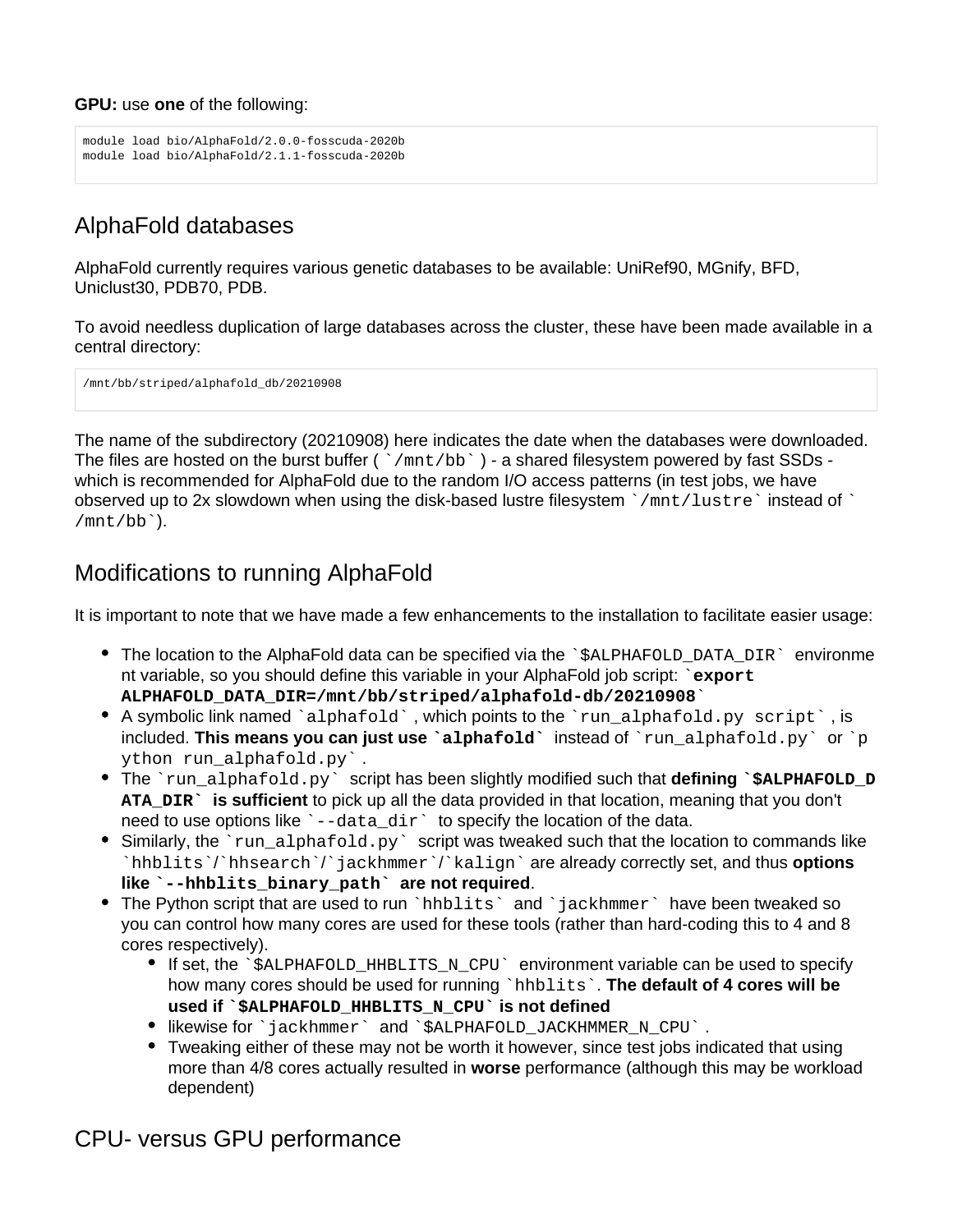Using the [T1050.fasta](https://www.predictioncenter.org/casp14/target.cgi?target=T1050&view=sequence) example mentioned in the [AlphaFold README](https://github.com/deepmind/alphafold/blob/main/README.md), we have seen the following runtimes (using `--preset=full\_dbs` ):

| <b>CPU cores</b> | <b>GPUs</b> | Runtime (HH:MM:SS) on /mnt<br>$\sqrt{b}$ | Runtime (HH:MM:SS) on /mnt<br>/lustre |
|------------------|-------------|------------------------------------------|---------------------------------------|
| 8                | -           | > 24:00:00                               | 22:16:07                              |
| 16               |             | 15:37:54                                 | 21:35:56                              |
| 20               |             | 17:11:14                                 | 17:40:30                              |
| 40               |             | 17:59:13                                 | 21:20:14                              |
| 10               |             | 02:28:37                                 | 04:58:51                              |
| 20               | 2           | 02:21:49                                 | 03:22:28                              |

This highlights the importance of the resources requested when running AlphaFold. These tests suggest that:

- $\bullet$  almost all jobs saw faster runtimes when using the AlphaFold database stored on the burst buffer,  $\cdot$ /mnt/bb`
- GPU jobs are **significantly** faster than CPU (~6x as quick)
- Multi-GPU performance is not noticeably better than single-GPU
- Counter-intuitively, **using more CPUs can result in longer runtimes**!

# <span id="page-2-0"></span>Example job scripts

The following example scripts were used to run the CPU and GPU benchmarks above. To modify these for your own needs, ensure that you update:

- --fasta paths to point to the fasta file(s) to be processed
- --max\_template\_date
- --preset to the preset to use (reduced\_dbs, full\_dbs or casp14)
- $\bullet$  --output dir to the path where output files should be written (  $$PWD$  will use the current directory)
- --model\_names

The walltime and memory requests are based on the observed job efficiency data when using the T1050. fasta file with `--preset=full\_dbs`. These will likely need to be increased for other fasta input files, or when running with a different preset.

#### <span id="page-2-1"></span>Important note.

For later versions of Alphafold you may need to update the flags.

#### <span id="page-2-2"></span>**API changes between v2.0.0 and v2.1.0**

We tried to keep the API as much backwards compatible as possible, but we had to change the following: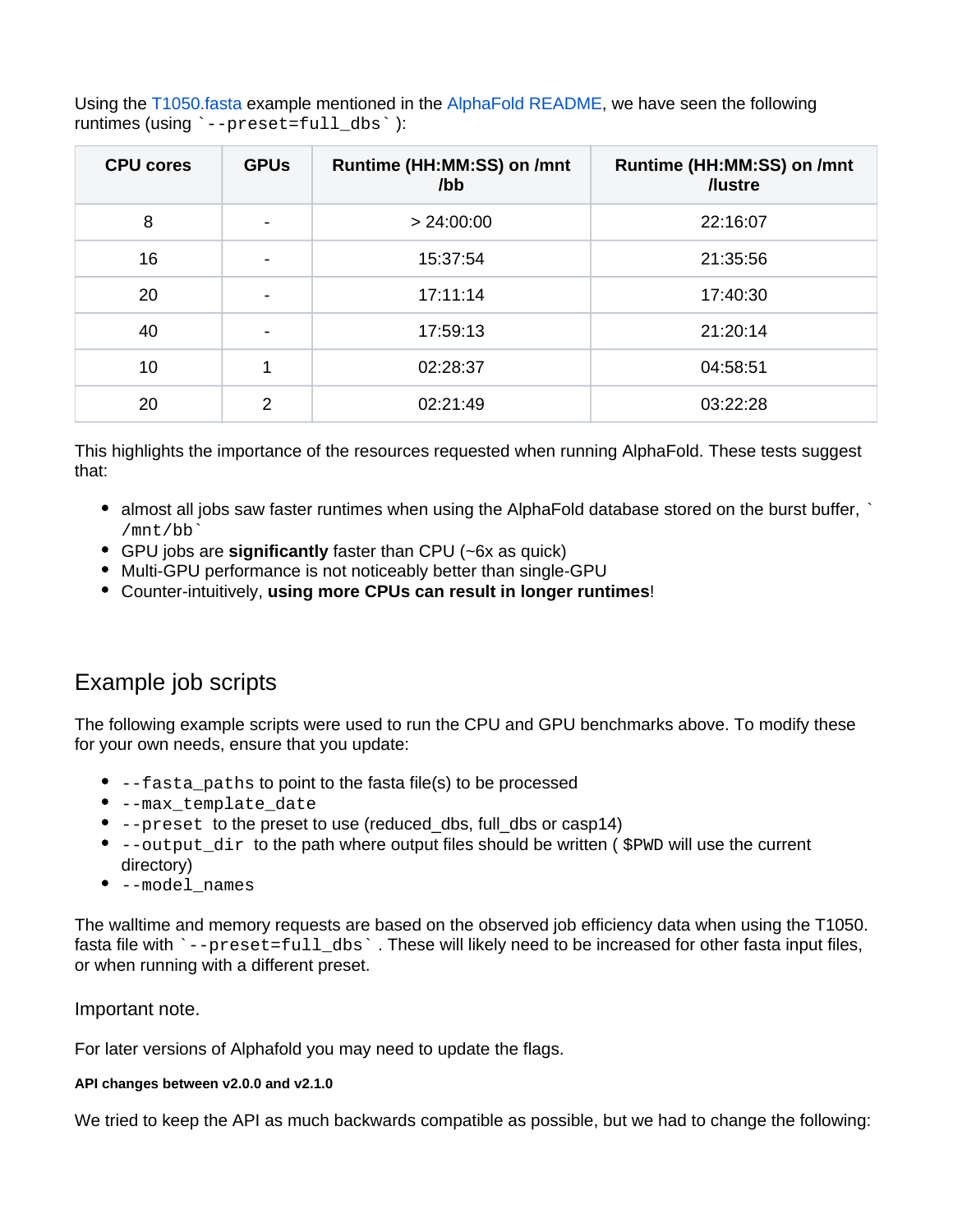- The RunModel.predict() now needs a random\_seed argument as MSA sampling happens inside the Multimer model.
- The preset flag in run\_alphafold.py and run\_docker.py was split into db\_preset and mod el\_preset.
- The models to use are not specified using model\_names but rather using the model\_preset flag. If you want to customize which models are used for each preset, you will have to modify the the MOD EL\_PRESETS dictionary in alphafold/model/config.py.
- Setting the data\_dir flag is now needed when using run\_docker.py.

### <span id="page-3-0"></span>CPU job for AlphaFold/2.0.0-foss-2020b

```
AlphaFold-CPU-example.job
#!/usr/bin/env bash
#SBATCH --job-name=alphafold-cpu-test
#SBATCH --nodes=1
#SBATCH --ntasks-per-node=1
#SBATCH --cpus-per-task=16
#SBATCH --mem=80G
#SBATCH --time=24:00:00
#SBATCH --output=%x-%j.log
# Load AlphaFold module
module load bio/AlphaFold/2.0.0-foss-2020b
# Path to genetic databases
export ALPHAFOLD_DATA_DIR=/mnt/bb/striped/alphafold_db/20210908/
# Optional: uncomment to change number of CPU cores to use for hhblits/jackhmmer
# export ALPHAFOLD_HHBLITS_N_CPU=8
# export ALPHAFOLD_JACKHMMER_N_CPU=8
# Run AlphaFold
alphafold --fasta_paths=T1050.fasta --max_template_date=2020-05-14 --preset=full_dbs --output_dir=$PWD --
model_names=model_1,model_2,model_3,model_4,model_5
```
<span id="page-3-1"></span>GPU example job AlphaFold/2.0.0-foss-2020b